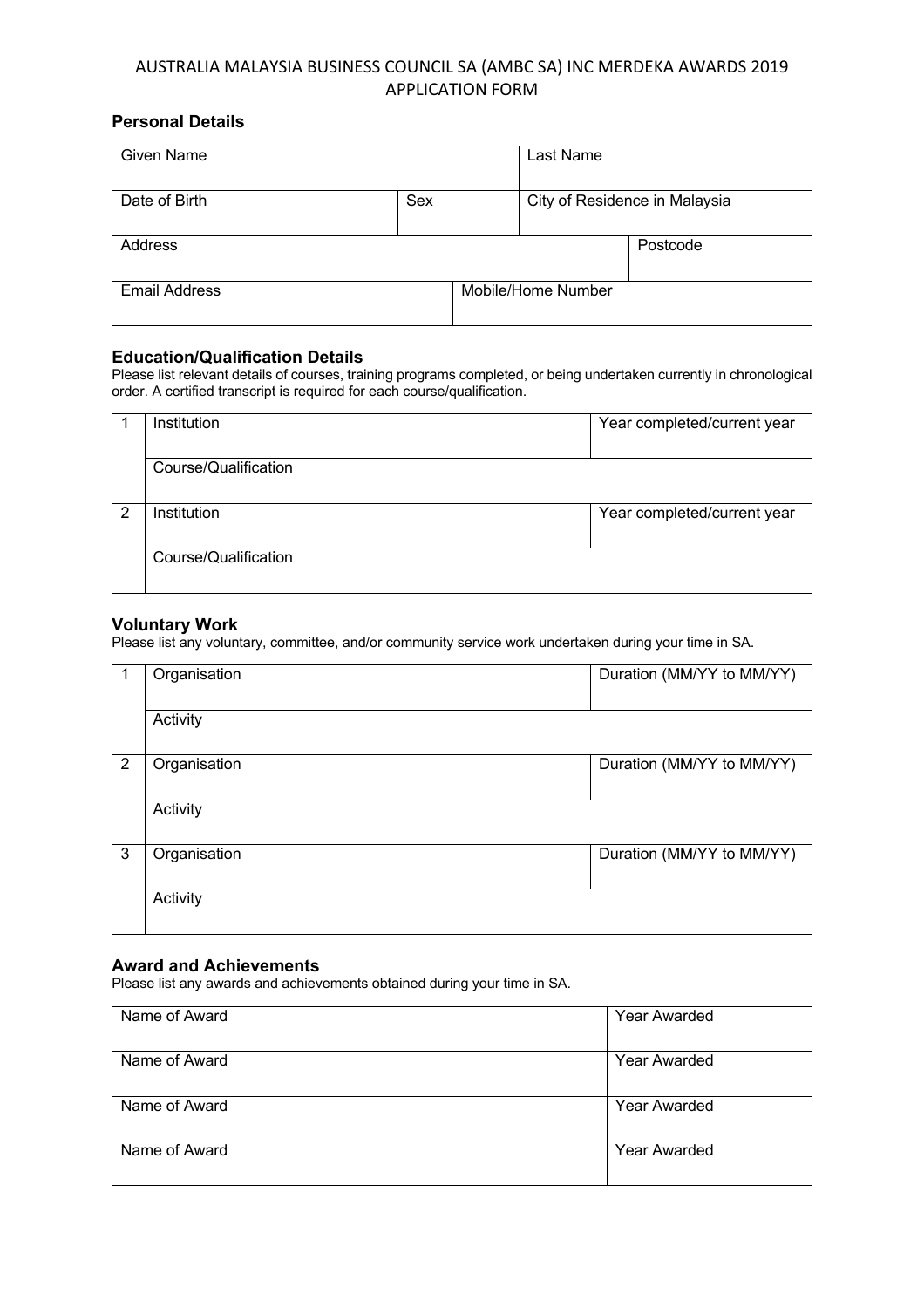# AUSTRALIA MALAYSIA BUSINESS COUNCIL SA (AMBC SA) INC MERDEKA AWARDS 2019 APPLICATION FORM

## **Interests, Sports, Hobbies, and/or Other Activities**

Please list any such information to support your application.

## **Referees**

The details of your three referees (two academic and one character) must be provided here. Each referee must complete a letter of recommendation and it is your responsibility to ensure these recommendations are lodged with AMBC SA via post or email by 5.00 pm Wednesday, 10 July 2019.

#### **Referee 1: Academic**

| Given Name           | Last Name |                         |          | Title |
|----------------------|-----------|-------------------------|----------|-------|
| <b>Email Address</b> |           | <b>Telephone Number</b> |          |       |
|                      |           |                         |          |       |
| Address              |           | <b>State</b>            | Postcode |       |
|                      |           |                         |          |       |

### **Referee 2: Academic**

| Given Name           | Last Name               |          | Title |
|----------------------|-------------------------|----------|-------|
|                      |                         |          |       |
| <b>Email Address</b> | <b>Telephone Number</b> |          |       |
|                      |                         |          |       |
| Address              | <b>State</b>            | Postcode |       |
|                      |                         |          |       |

#### **Referee 3: Character**

| Given Name           | Last Name               |          | Title |
|----------------------|-------------------------|----------|-------|
| <b>Email Address</b> | <b>Telephone Number</b> |          |       |
| Address              | <b>State</b>            | Postcode |       |

#### **500 Word Statement**

Applicants must submit a 500-word Statement addressed to the Selection Committee on how they would achieve the objectives of the AMBC SA Inc Merdeka Awards 2019 taking into account of the following criteria:

- Demonstrate suitable personal qualities and attributes that will enable you to act as an Ambassador for South Australia
- Demonstrate that you have shared your experiences with the wider community during your stay in Australia
- Clearly demonstrate contributions to furthering relationships between South Australia and Malaysia
- Demonstrate outstanding academic achievement

The 500-word statement shall be in a supportive text document prepared by the applicant.